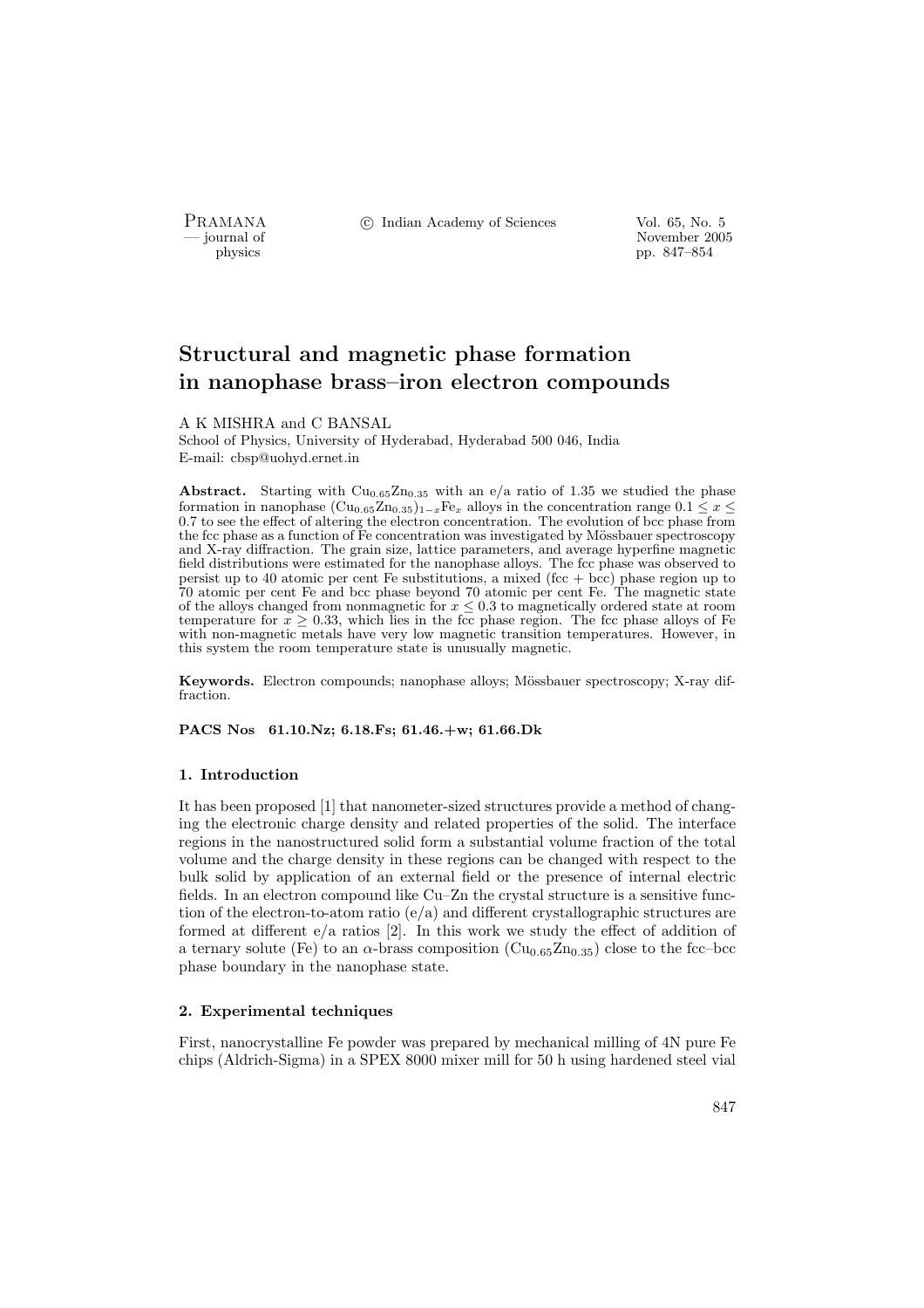and a set of six steel balls (two of  $1/2$ -inch diameter and four of  $1/4$ -inch diameter). Nanocrystalline  $\alpha$ -brass of composition Cu<sub>0.65</sub>Zn<sub>0.35</sub> was prepared separately by mechanical alloying of electrolytic Cu (99.5%) powder from Loba Chemie and Zn (99.5%) powder from S.D. Fine Chem. Ltd in the mixer mill for 12 h. Subsequently,  $(Cu_{0.65}Zn_{0.35})_{1-x}Fe_x$  (0 ≤ x ≤ 0.70) alloys were prepared by mechanical alloying of nanocrystalline Fe and  $\alpha$ -brass for 36 h. It was observed that further milling beyond 36 h did not change the X-ray diffraction patterns and an optimum milling time of 36 h was adopted for these studies. The milling was carried out under argon atmosphere in a hardened steel vial with a ball-to-powder ratio of 5 : 1.

X-ray diffraction studies were carried out on an INEL X-ray diffractometer equipped with CPS 120 wide-angle curved proportional counter using  $C_0K_{\alpha_1}$  radiation. The X-ray diffraction (XRD) patterns were fitted using a Voigt profile by WINDIF software (also from INEL, France). The average grain size was calculated from the line-width of the fundamental (1 1 0) reflection for the bcc phase and (1 1 1) reflection for the fcc phase using Scherrer formula [3]. The instrumental broadening was corrected by recording the diffraction pattern of polycrystalline pure Fe powder and subtracting it from the observed line-widths.

Mössbauer spectra with good statistics  $(10^6 \text{ counts in each channel of the folded})$ spectra) were recorded in transmission geometry and in constant acceleration mode, using a 15 m Ci <sup>57</sup>Co in Rh source from RITVERC Isotope Products, St. Petersburg, Russia. Hyperfine magnetic field (HMF) distributions and quadrupole splitting distributions were evaluated from the Mössbauer spectra using the method of Le Caër and Dubois [4]. A linear correlation between the isomer shift  $(I)$  and HMF (*H*) in the form  $I = aH + b$  for magnetically split spectra, and between the isomer shift (I) and quadrupole splitting ( $\Delta$ ) in the form  $\delta = a\Delta + b$  for quadrupole spectra, was assumed and the constant coefficients  $a$  and  $b$  were optimized to get the best fit.

## 3. Results and discussions

#### 3.1 X-ray diffraction

The XRD pattern of nanocrystalline Fe powder and  $\alpha$ -brass show broad peaks of bcc and fcc phases respectively. Figure 1 shows the X-ray diffraction patterns of the as-milled samples. For compositions in the range  $0 \le x \le 0.40$  the predominant phase observed was fcc although a signature of very small amounts of bcc phase (less than 5%) could also be seen. In the Fe–Cu system also, the existence of small amounts of bcc Fe phase was observed which did not decrease any further with the increase of milling time [5]. Although they could not observe the bcc phase in X-ray patterns, the Mössbauer spectra showed hyperfine fields slightly less than that for Fe suggesting the presence of small amount of Cu dissolved in bcc Fe. A complete bcc phase was observed at  $x \geq 0.70$ . In the intermediate region  $0.40 < x < 0.70$ , mixed  $\text{fcc} + \text{bcc}$  phase lines were observed. Also there is a small but sharp increase in percentage composition of bcc phase and consequently a decrease in fcc phase at  $0.30 \leq x \leq 0.33$  where we show later that a magnetic state is observed at room temperature for  $x > 0.30$  alloys. Figure 2 shows the phase evolution as a function of Fe concentration.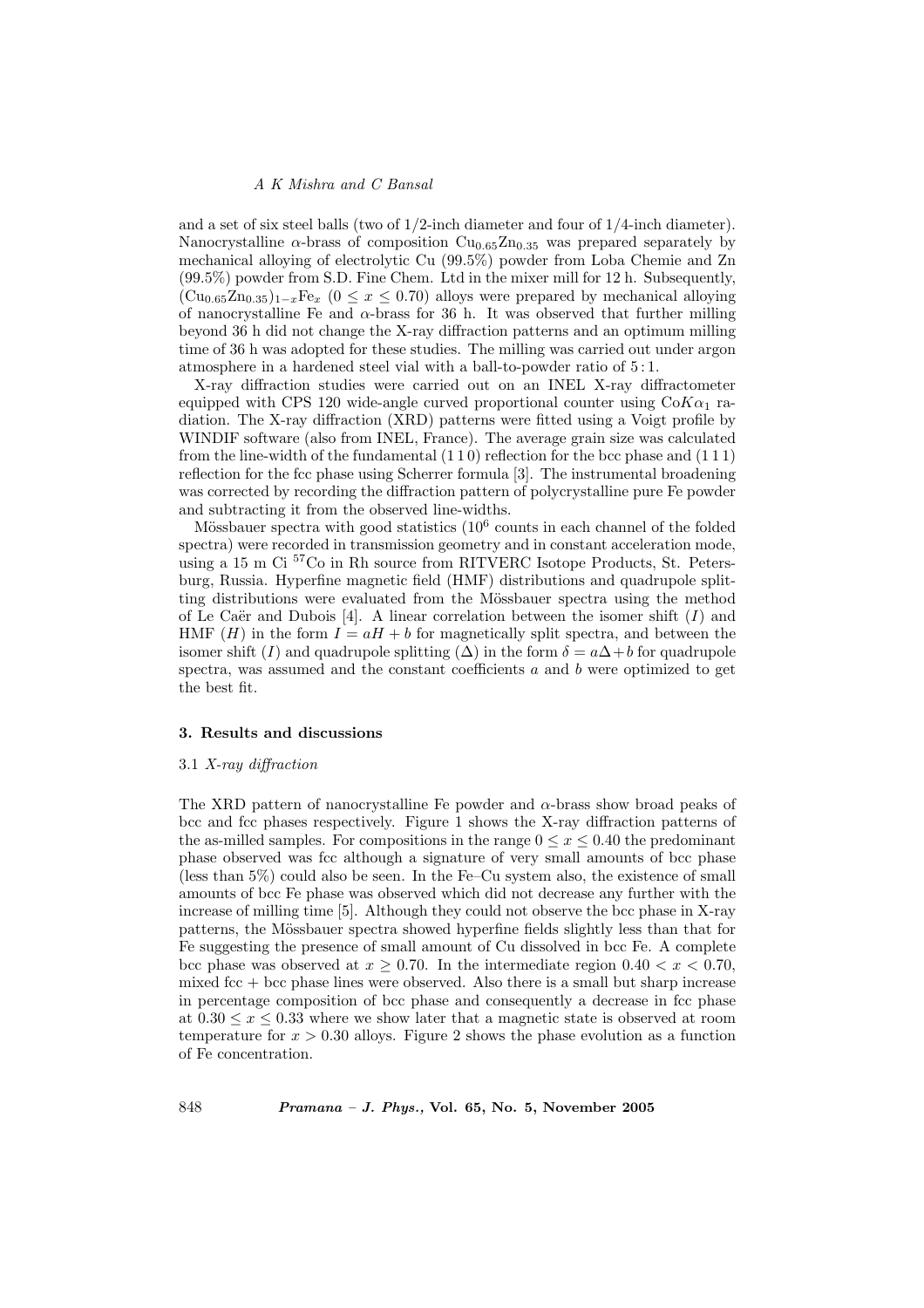## Nanophase brass–iron electron compounds



Figure 1. X-ray diffraction patterns of as-milled  $(\text{Cu}_{0.65}\text{Zn}_{0.35})_{1-x}\text{Fe}_{x}$  alloys  $(0 \le x \le 0.70)$ . The bcc phase lines are marked as '\*' and the fcc phase lines  $\overline{a}$  as  $\overline{+}$ .



Figure 2. The evolution of the bcc and fcc phases with Fe concentration as determined from areas under the fundamental lines for the two phases.

Figures 3 and 4 show the behaviour of lattice parameter and average grain size respectively as a function of Fe concentration. There is a decrease in the lattice parameter of the fcc phase with increase in Fe concentration, whereas the lattice parameter of bcc phase remains approximately constant. Near  $x = 0.3$  composition

Pramana - J. Phys., Vol. 65, No. 5, November 2005 849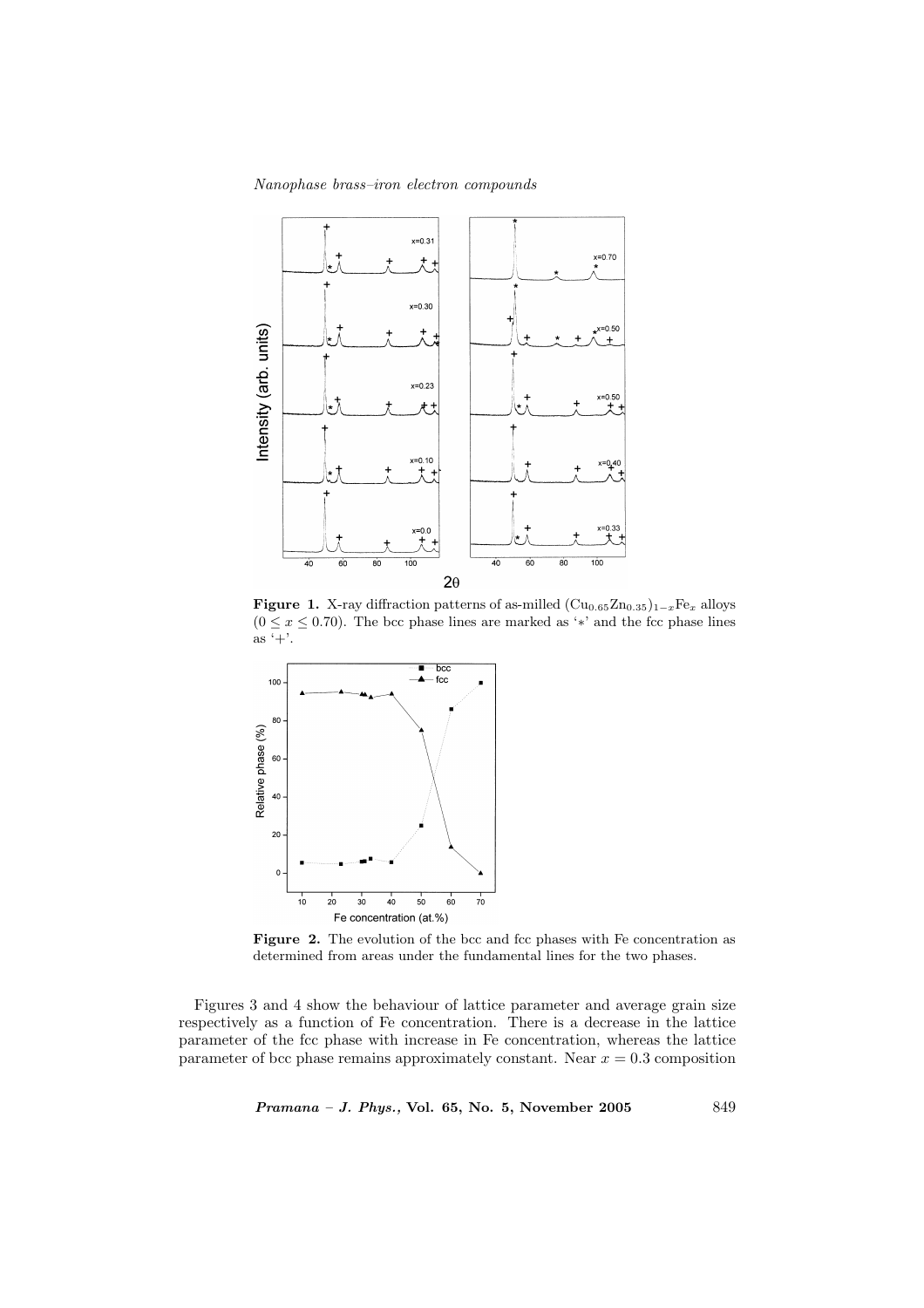

Figure 3. The behaviour of the lattice constants of the bcc and fcc phases with change in Fe concentration. An abrupt decrease in the lattice constant in the fcc phase is observable near 30 atomic per cent Fe concentration where the transformation from non-magnetic to magnetic phases takes place.



Figure 4. Change in grain size for the fcc and bcc phases as a function of Fe concentration. The grain size of the starting nanocrystalline Fe and brass samples are also shown.

there is a discontinuous decrease in lattice parameter which is related to the magnetic phase formation as seen in the Mössbauer spectra. The grain size of the fcc phase increases from 13 nm (for  $x = 0$ ) to 29 nm (for  $x = 0.60$ ) due to alloying with

850 Pramana – J. Phys., Vol. 65, No. 5, November 2005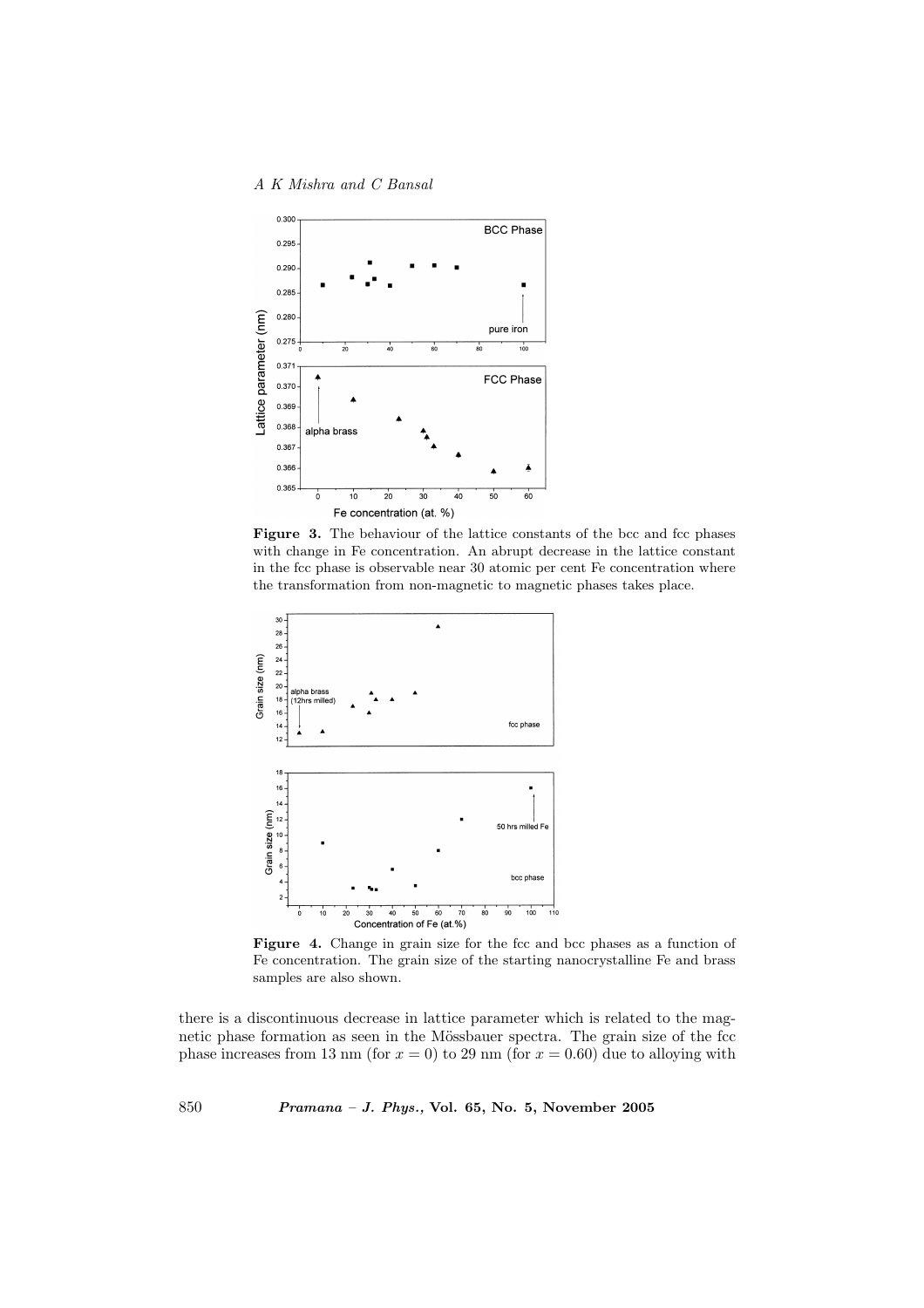#### Nanophase brass–iron electron compounds



Figure 5. Room temperature Mössbauer spectra of the alloys in the nonmagnetic fcc phase region. Solid lines are fits to data using the Le Caër and Dubois program assuming a hyperfine quadrupole distribution.

Fe, whereas the grain size of bcc phase decreases from 9 nm to about 3 nm in the region  $0.23 \leq x \leq 0.50$  and increases again thereafter. Our observation of reaching a small grain size of 3 nm for the bcc phase when the alloying and formation of fcc phase starts, finds support in the thermodynamic model put forth by Yavari et al [6] who have estimated that a critical grain size of about 2 nm is needed for the bcc Fe to dissolve in the fcc phase.

## 3.2 Mössbauer spectroscopy

Figures 5 and 6 show the room temperature Mössbauer spectra as a function of Fe concentration. For  $x \leq 0.3$ , the spectra consist of quadrupole doublets, and these spectra were fitted to quadrupole distributions as described in  $\S$ 2. In accordance with the X-ray data, the  $x = 0.1$  sample also shows a magnetic phase with a field less than that for Fe. As discussed earlier the grain size of the bcc phase at this composition is 9 nm and hence the solubility in the fcc phase is low. The  $x = 0.31$ alloy shows a broadened line with no quadrupole splitting. This can be ascribed to a low hyperfine magnetic field splitting and suggests that there is an onset of a

 $Pramana - J. Phys., Vol. 65, No. 5, November 2005$  851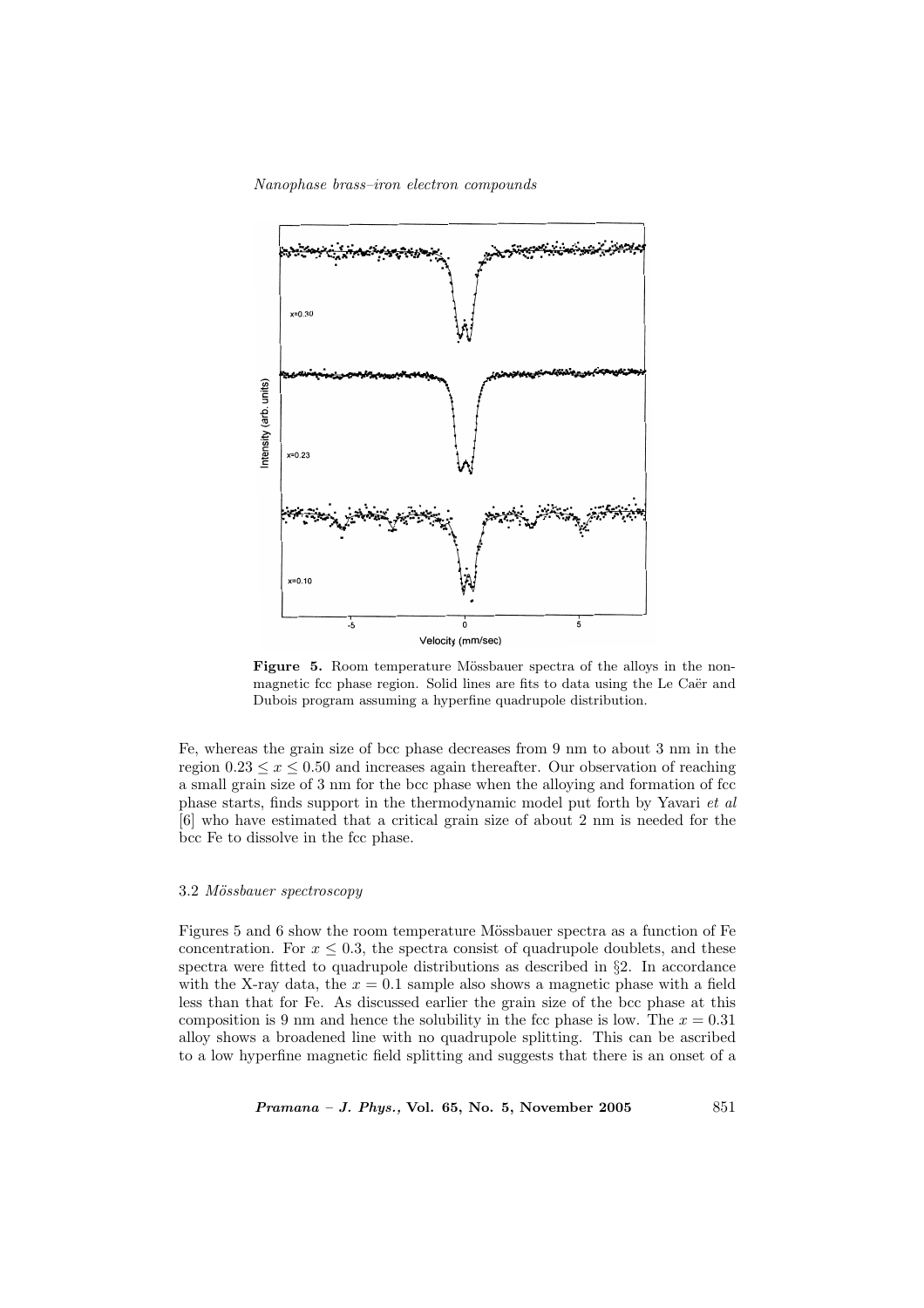

Figure 6. Room temperature Mössbauer spectra of alloys in the magnetic phase region. Solid lines are fits to data using the Le Caër and Dubois program assuming a hyperfine magnetic field distribution.

magnetically ordered state at this composition. Magnetic measurements would be undertaken to find the magnetic moment and magnetic transition temperature of this alloy. For  $x > 0.33$  alloys there is a hyperfine magnetic field splitting with a broad distribution. The field distributions are shown in figure 7. One can clearly observe from these distributions that in the predominantly fcc phase region the field distribution is centered at low values of magnetic hyperfine fields (10 T to 20 T) whereas for the bcc phase alloy  $(x = 0.7)$  the field distribution is centered at a higher field value of 30 T. This suggests that the magnetic moment is the highest for the  $x = 0.5$  alloy in the fcc phases. In the Cu–Fe system also, magnetization measurement shows the maximum magnetic moment of 1.04 Bohr magnetons at the equiatomic composition for the fcc alloy [5]. Magnetic measurements have been done to confirm this behaviour.

The occurrence of magnetic fcc phase at an electron-to-atom ratio of about 1.5 may have its origin in the Hume–Rothery rules which predict a transformation from fcc to bcc phase at an  $e/a$  ratio of 1.5 to accommodate additional electrons in the Brillouin zone of the bcc lattice. We believe that the phase change from non-magnetic to magnetic phase also serves to lower the electronic energies and this lowering of electronic energy leads to the phase transformation.

852 Pramana – J. Phys., Vol. 65, No. 5, November 2005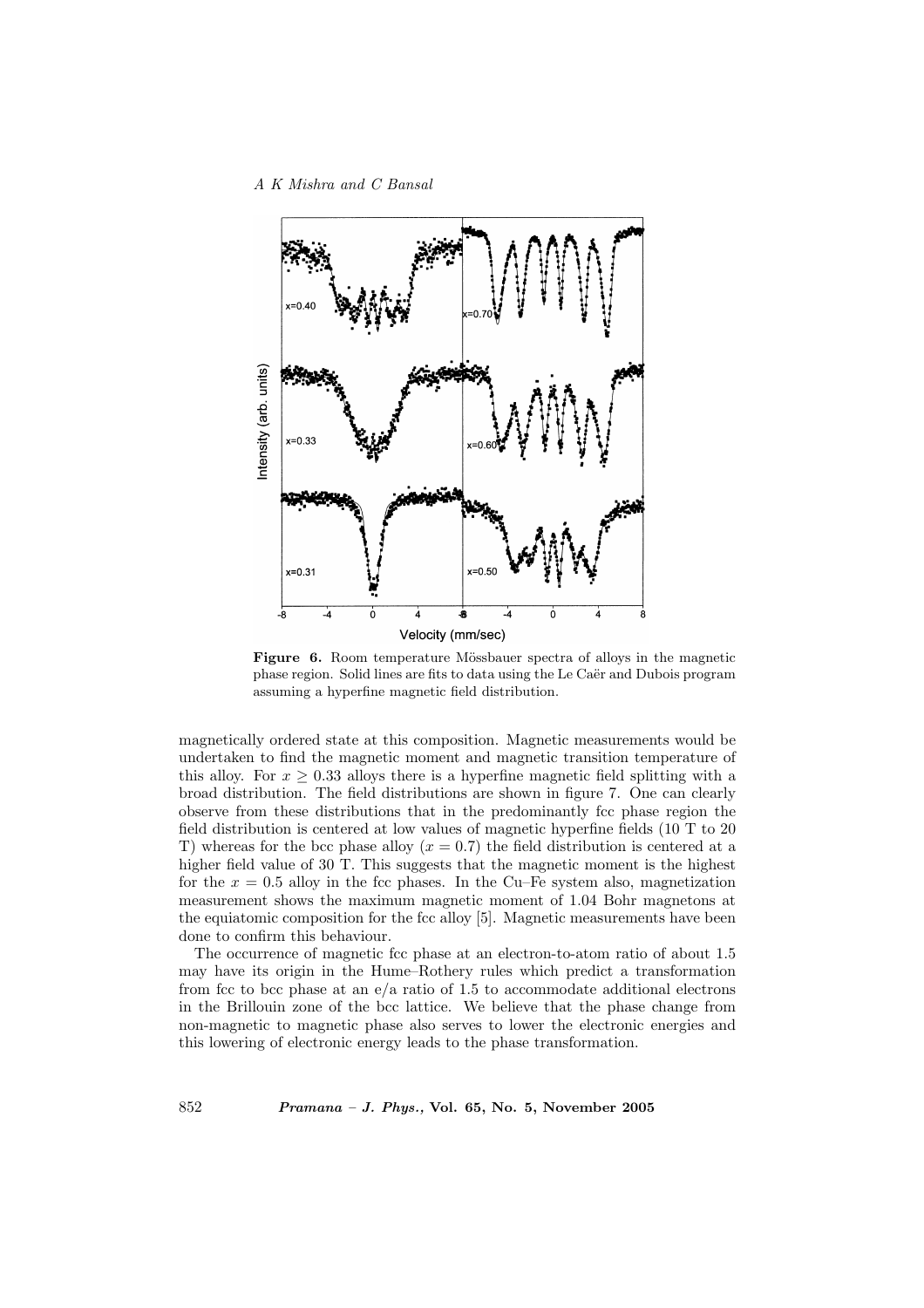## Nanophase brass–iron electron compounds



Figure 7. Hyperfine magnetic field distributions evaluated from the Mössbauer spectra of figure 6. We attribute the peaks in the low-field region  $(5-20)$  T to the fcc phase and peaks in the 30 T region to the bcc Fe-rich phase.

# 4. Conclusions

The effect of Fe addition in the electron phase Cu–Zn alloy system was studied in detail by X-ray diffraction and Mössbauer spectroscopy and a distinct transformation from the non-magnetic to magnetic phase in the fcc crystalline structure region was observed at 31 atomic per cent Fe composition at an electron-to-atom ratio of 1.5. There was also a structural transformation to bcc structure at a higher Fe concentration of 70 atomic per cent.

## Acknowledgements

We are thankful to Dr Subhajit Sarkar for help with the Mössbauer data analysis. The work was supported under the NSTI program of DST under grant number SR/S5/NM04/2003.

Pramana - J. Phys., Vol. 65, No. 5, November 2005 853